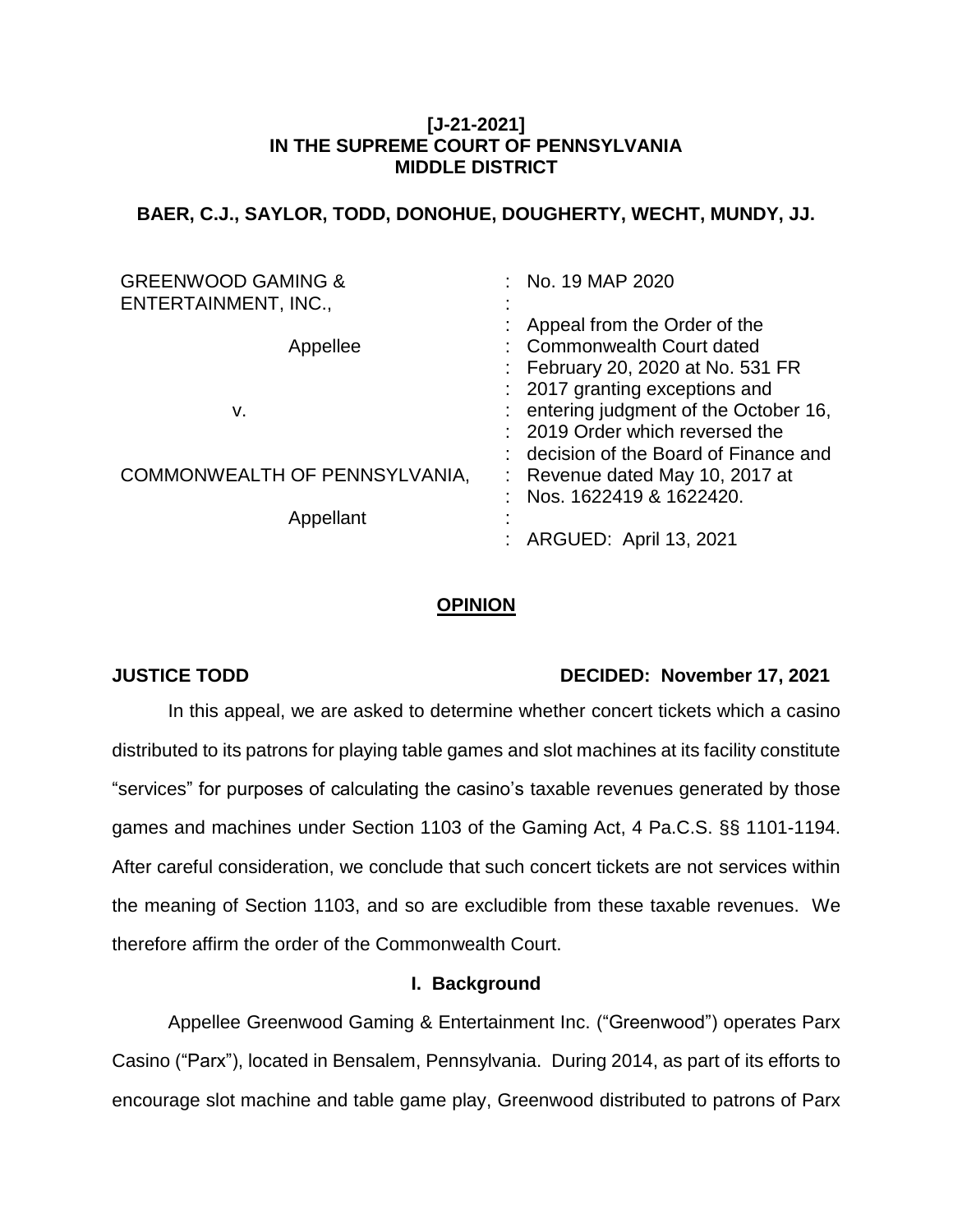who played its slot machines and table games various "promotions, giveaways and direct player development." Stipulations of Fact, (R.R. at 25a-389a), 9/12/18, at 3. The items given away included cash, department store gift cards, and items of personal property, such as iPads, Michael Kors designer handbags, and Nutribullet food processors. *See In re Greenwood Gaming*, Docket Nos. 1622419, 1622420 (Dept. of Rev. Bd. Fin. filed May 10, 2017) (Exhibit G to Stipulations of Fact) (R.R. at 323a-329a). Parx also gave away tickets to attend live concerts and entertainment performances by artists such as Jay-Z, Beyonce, Justin Timberlake, and Lady Gaga. Stipulations of Fact at 7-8.

In 2016, Greenwood filed a petition for refund with the Board of Appeals of the Department of Revenue ("Board of Appeals") for the calendar year 2014, contending that it was entitled under Section 1103 of the Gaming Act to exclude from the taxable revenue attributable to its table games and slot machines the value of all cash and personal property it distributed to the players of those games.

Section 1103 defines the gross revenue derived from table games and slot machines, which is subject to state taxation. "Gross table game revenue" is defined, in relevant part, as "[c]ash or cash equivalents received in the playing of a table game" minus "[t]he actual cost paid by the certificate holder for any personal property distributed to a player as a result of playing a table game. *This does not include travel expenses, food, refreshments, lodging or services*." 4 Pa.C.S. § 1103 (emphasis added). Similarly, "[g]ross terminal revenue" is defined, in relevant part, as "cash or cash equivalent wagers received by a slot machine" minus "[a]ny personal property distributed to a player as a result of playing a slot machine. *This does not include travel expenses, food, refreshments, lodging or services.*" *Id.* (emphasis added).

Thus, the definition of both gross table game revenue ("GTGR") and gross terminal revenue ("GTR") excludes from a casino's taxable revenue "personal property" it has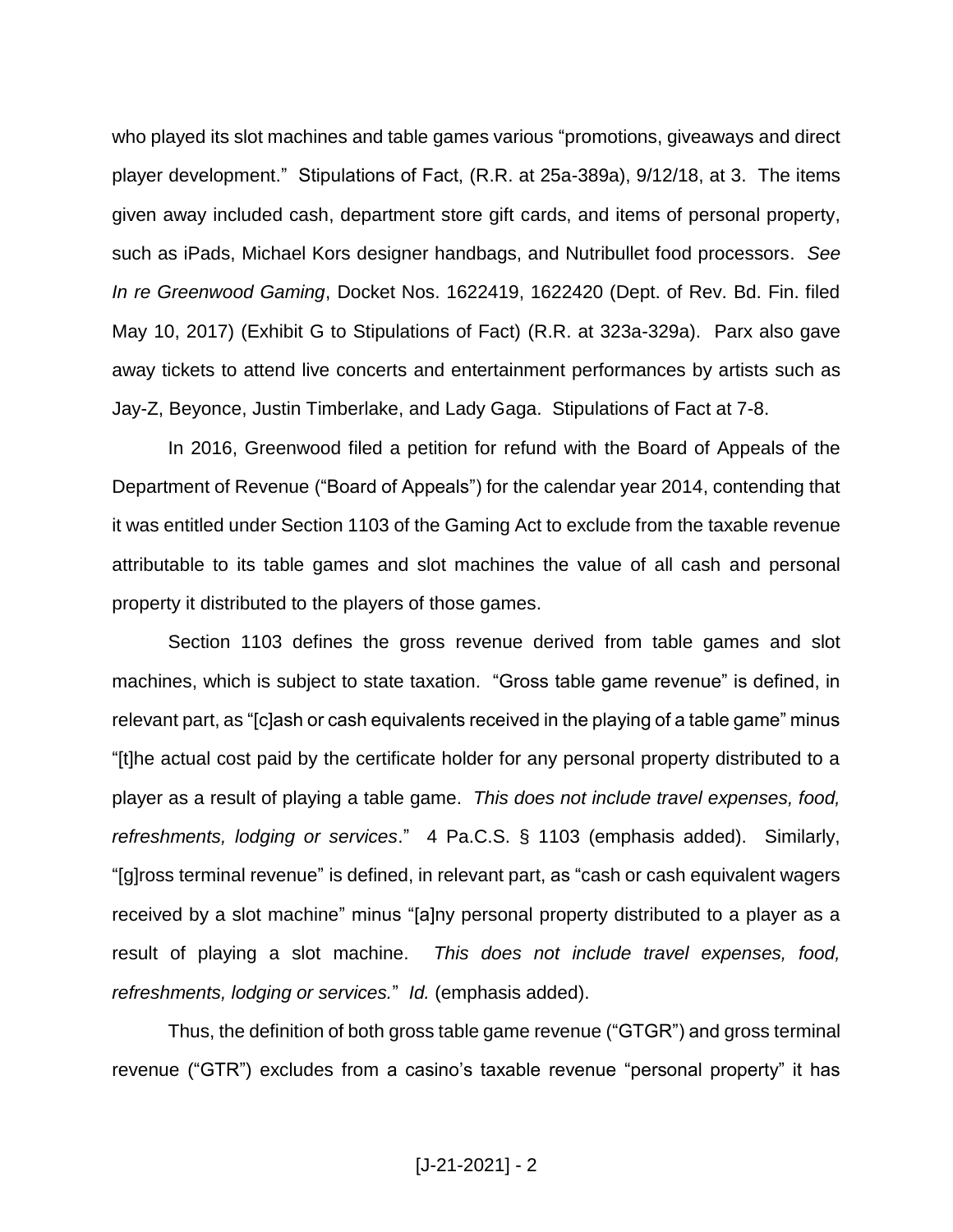distributed to players of table games and slot machines, respectively. *Greenwood Gaming v. Commonwealth, Department of Revenue*, 90 A.3d 699, 714 (Pa. 2014) ("*Greenwood Gaming I*"). However, the value of "travel expenses, food, refreshments, lodging or services" – things colloquially referred to in the gaming vernacular as "comps," *id.* at 707 – are not excludable from GTGR and GTR for taxation purposes.

In its refund petition, Greenwood sought to exclude the portion of the price it paid for the above-described concert and performance tickets, which ranged from \$200 to \$300 each, attributable to the admission cost of the event for which the ticket was issued. *See* Petition for Refund, 11/21/16, filed in *In re Greenwood Gaming*, Docket Nos. 1622419, 1622420 (Dept. of Rev. Bd. Fin.) (Exhibit C to Stipulations of Fact) (R.R. 116a-293a). Apparently, for some of these tickets, 25% of their total cost was for food, for which Greenwood did not seek reimbursement, given that the cost of food is not a permissible exclusion from a casino's revenue under Section 1103. *Id.* The total amount of the refund which Greenwood sought attributable to the admission price of the tickets was \$28,770. Stipulations of Fact at 5-8.

The Board of Appeals denied Greenwood's refund petition, and Greenwood sought review of that decision from the Board of Finance and Revenue ("Board of Finance"). The Board of Finance granted Greenwood's requested relief in part, and denied it in part. Relevant to the instant matter, the Board of Finance ruled that Greenwood was not entitled to an exclusion for the concert tickets, concluding that "the tickets claimed by [Greenwood] are for admission to concerts, and . . . are services for purposes of § 1103." *In re Greenwood Gaming*, *supra*, at 5.

Greenwood filed a petition for review with the Commonwealth Court. That tribunal reversed the Board of Finance in a split, unpublished, *en banc* decision authored by Judge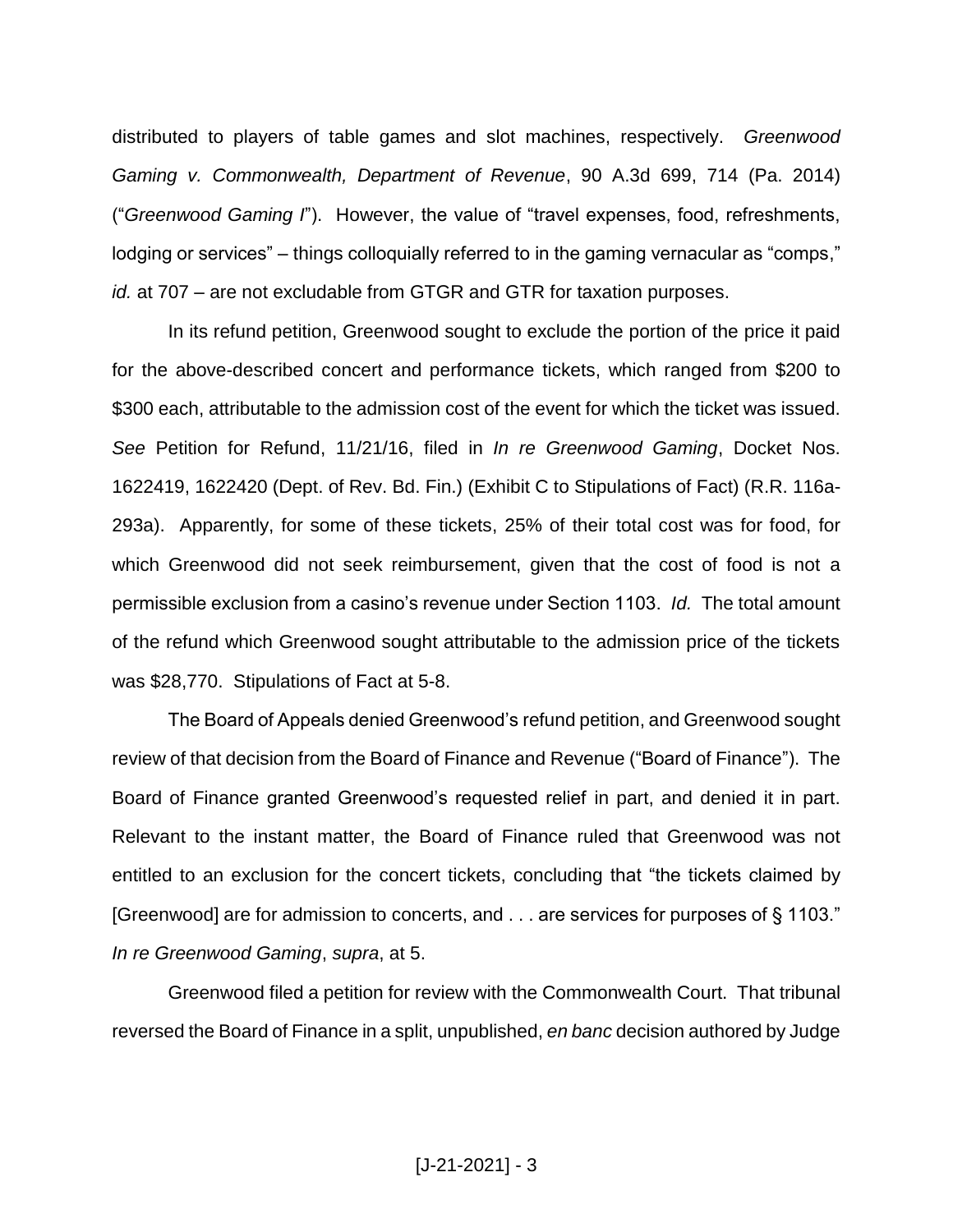Ellen Ceisler.<sup>1</sup> *Greenwood Gaming v. Commonwealth of Pennsylvania*, 531 F.R. 2017 (Pa. Cmwlth. filed Oct. 16, 2019) ("*Greenwood Gaming II*")

Before the Commonwealth Court, the Commonwealth, echoing the reasoning of the Board of Finance, argued that the concert tickets constituted services, since the ticket merely conferred the right of admission to the event performance, and the event performance itself — an entertainment service — is what Greenwood paid for and the patrons received; hence, it argued that the cost of the tickets cannot be excluded from the casino's revenue under Section 1103. Greenwood countered that the tickets cannot be considered services as the term is used in the Gaming Act, and, to the extent that term is ambiguous, principles of statutory construction supported its interpretation.

In its opinion, the Commonwealth Court observed that the term "service" is not defined by the Gaming Act; thus, it turned to principles of statutory construction to determine its meaning. The court first noted that, in this Court's previous ruling in *Greenwood Gaming I*, we held that the definition of GTR in Section 1103 created exclusions from taxation, and, thus, to the extent its language is ambiguous, it must be strictly construed in a taxpayer's favor. The court reasoned that *Greenwood Gaming I*'s holding required all terms used in Section 1103 to be construed in the taxpayer's favor.

The court characterized the concert tickets as intangible personal property, and, thus, neither a good nor a service. In arriving at this conclusion, the court relied on a concurring and dissenting opinion authored by Judge Renee Cohn Jubelirer in *Yocca v. Pittsburgh Steelers Sports*, 806 A.2d 936 (Pa. Cmwlth. 2002). That case concerned an action under the Unfair Trade Practices and Consumer Protection Law ("UTPCPL") brought by dissatisfied individuals who had purchased stadium seat licenses to

<sup>&</sup>lt;sup>1</sup> Judge Ceisler was joined by Judges Mary Hannah Levitt, Kevin Brobson, Patricia McCullough and Michael Wojcik. Judge Robert Simpson, joined by Judge Anne Covey, dissented.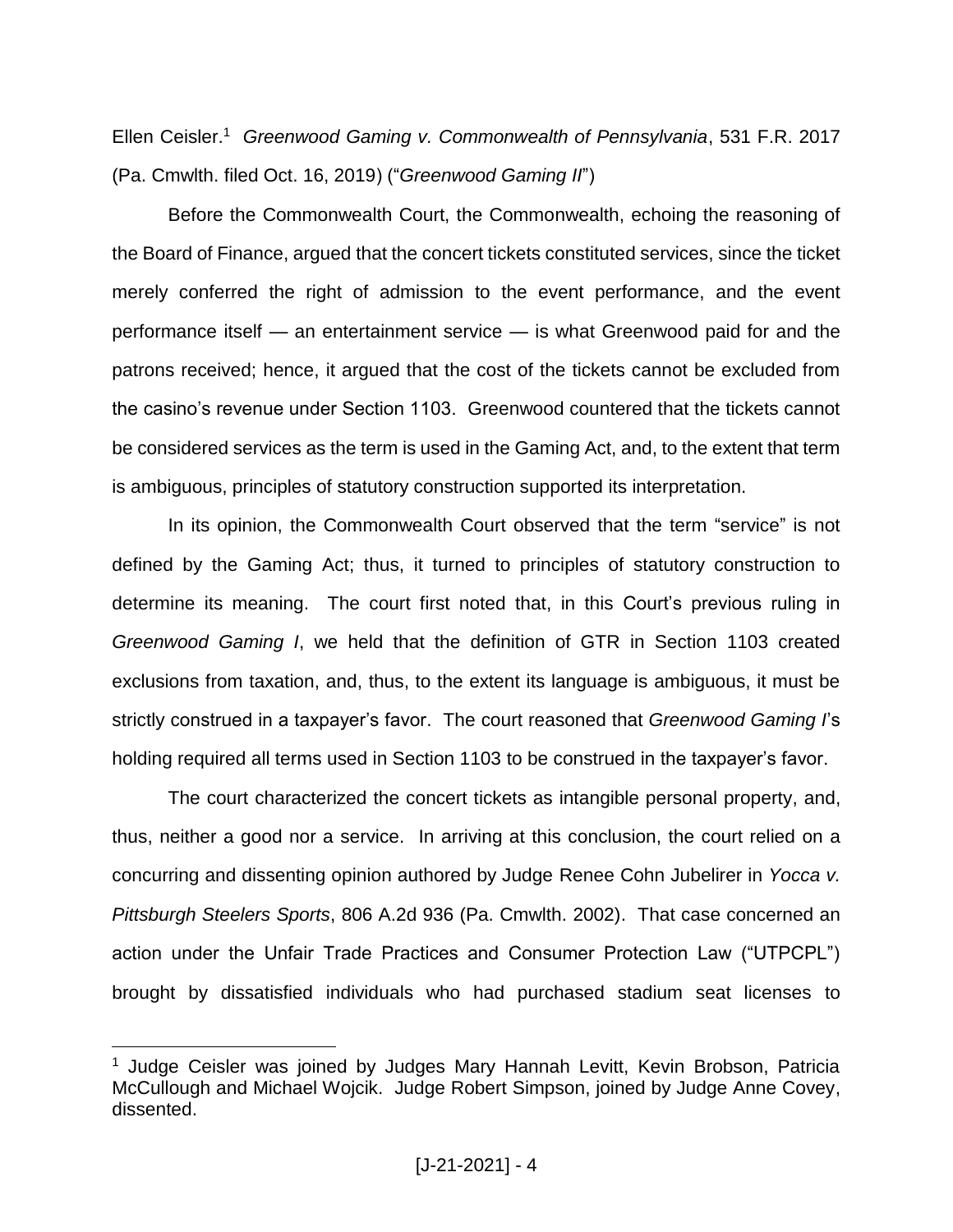Pittsburgh's football stadium that entitled them to buy season tickets for seats in a specified location for each season that the facility was in operation. Their claim was based upon representations made by the Steelers organization in promotional brochures distributed to prospective purchasers. With respect to the UTPCPL claim, the *Yocca* court determined that the seat licenses were option contracts which entitled the purchaser to buy season tickets for the entirety of the contract's duration, and, thus, could conceivably be viewed as a service as that term is defined in the UTPCPL. *Id*. at 947. However, Judge Jubelirer dissented from this portion of the majority opinion, as, in her view, the licenses were "intangible property" which qualified as neither goods nor services under the UTPCPL, and, hence, plaintiffs could not state a claim for relief under that act. *Id.* at 950. 2

The Commonwealth Court in the instant matter regarded the concert tickets as analogous to the seat licenses in *Yocca*, because, in its view, they merely conveyed intangible rights — the right of attendance at the performance — and therefore did not constitute services as that term is used in other legal contexts, such as under Article Nine of the Uniform Commercial Code. *Greenwood Gaming II*, 531 F.R. 2017, at 5-6. The court rejected the Commonwealth's argument that the concerts themselves were services, because Greenwood was not the service provider; rather, the concert performers provided the entertainment services, and the tickets merely conveyed the right

<sup>2</sup> *Yocca* was ultimately reversed by our Court. *Yocca v. Pittsburgh Steelers Sports*, 854 A.2d 425 (Pa. 2004). However, the basis for our reversal was our conclusion that the promotional brochures did not constitute a contract between the purchasers and the Steelers; rather, the only binding contract was the later-executed written agreement between the parties. Thus, we ruled that neither a breach of contract action nor an action under the UTPCPL could be brought based on the brochures. As it was unnecessary to our disposition, we did not decide whether the seat licenses constituted either goods or services under the UTPCPL, and only acknowledged that the issue was not "completely settled." *Id.* at 438.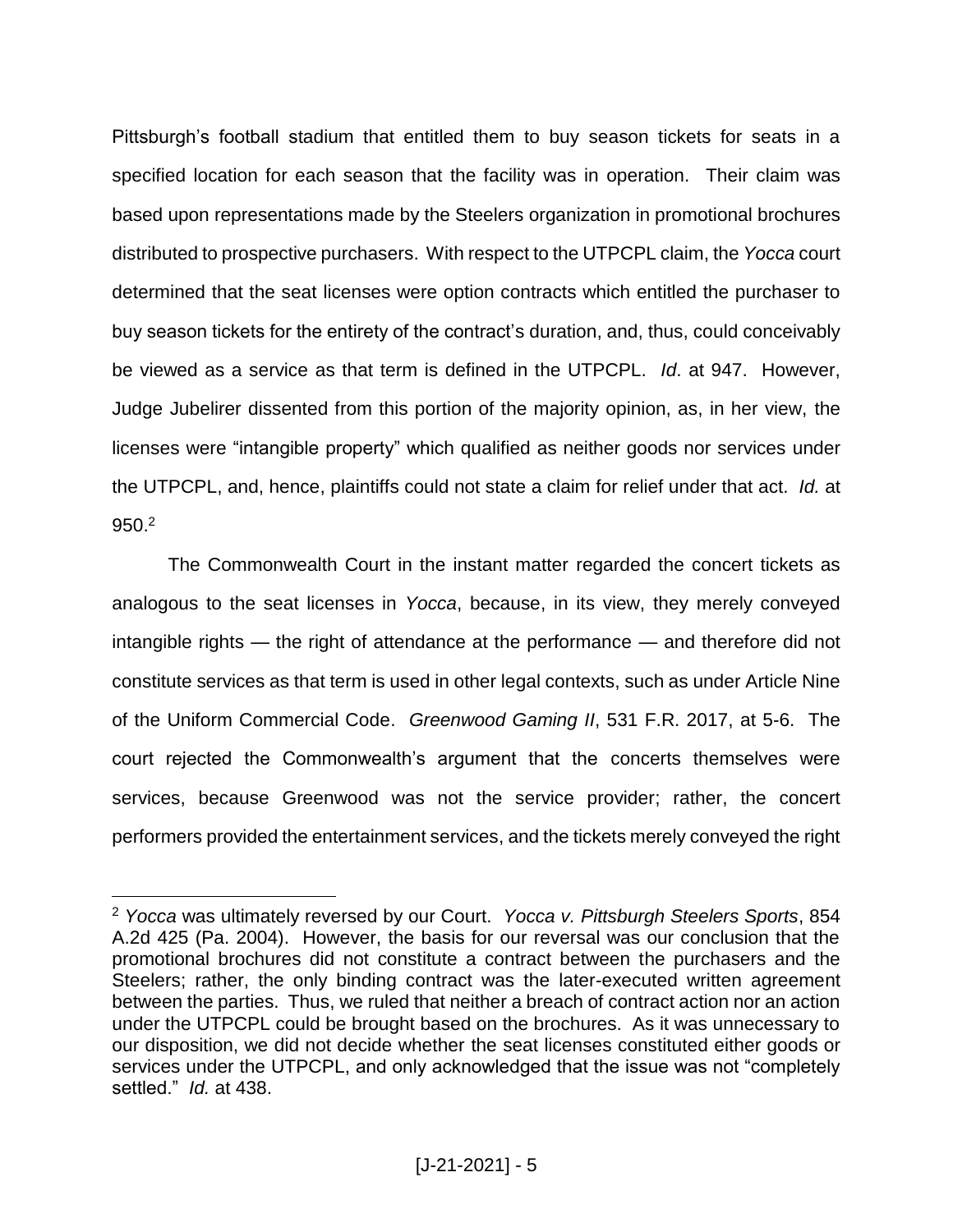of the patrons to attendance. To the extent that the Gaming Act might be regarded as unclear, the court found that, under the doctrine of strict construction of taxing statutes, Greenwood was entitled to the benefit of its suggested interpretation. Ultimately, the court concluded that the concert tickets did not constitute services under the Gaming Act, and, thus, Greenwood was entitled to have their value excluded from its gross revenue.

Judge Simpson, joined by Judge Covey, dissented. Judge Simpson found that the term "services" as used in the definitions of GTGR and GTR in Section 1103 was ambiguous. While agreeing that, as a result of this ambiguity, Greenwood as the taxpayer was entitled to a strict interpretation in its favor, he, nevertheless, considered the Commonwealth Court's interpretation to create an absurd or unreasonable result which, in his view, justified disallowing the exclusion.

Judge Simpson considered the proper focus of the analysis to be on the underlying events for which the concert tickets were issued – *i.e.*, the entertainment performances themselves – given that the value of the tickets is derived from the right of access to these performances, which the ticket provides. Thus, in Judge Simpson's view, such events meet the common and ordinary definition of a "service," which is "doing something useful for a person . . . for a fee." *Greenwood Gaming II* at 4 (Simpson, J., dissenting) (quoting Black's Law Dictionary 1491 (9th ed. 2009)).

Judge Simpson further noted that, because the legislature made a deliberate policy choice that taxpayers should not foot the bill for "comps" such as food, drink, lodging, and services by expressly disallowing exclusions for such things when they are supplied by a casino operator to its patrons, it was unreasonable to conclude that the legislature would allow their costs to be excluded merely because they are provided indirectly through the issuance of a ticket by the casino to a patron. Consequently, Judge Simpson reasoned that these concert tickets were Greenwood's way of indirectly providing a service to its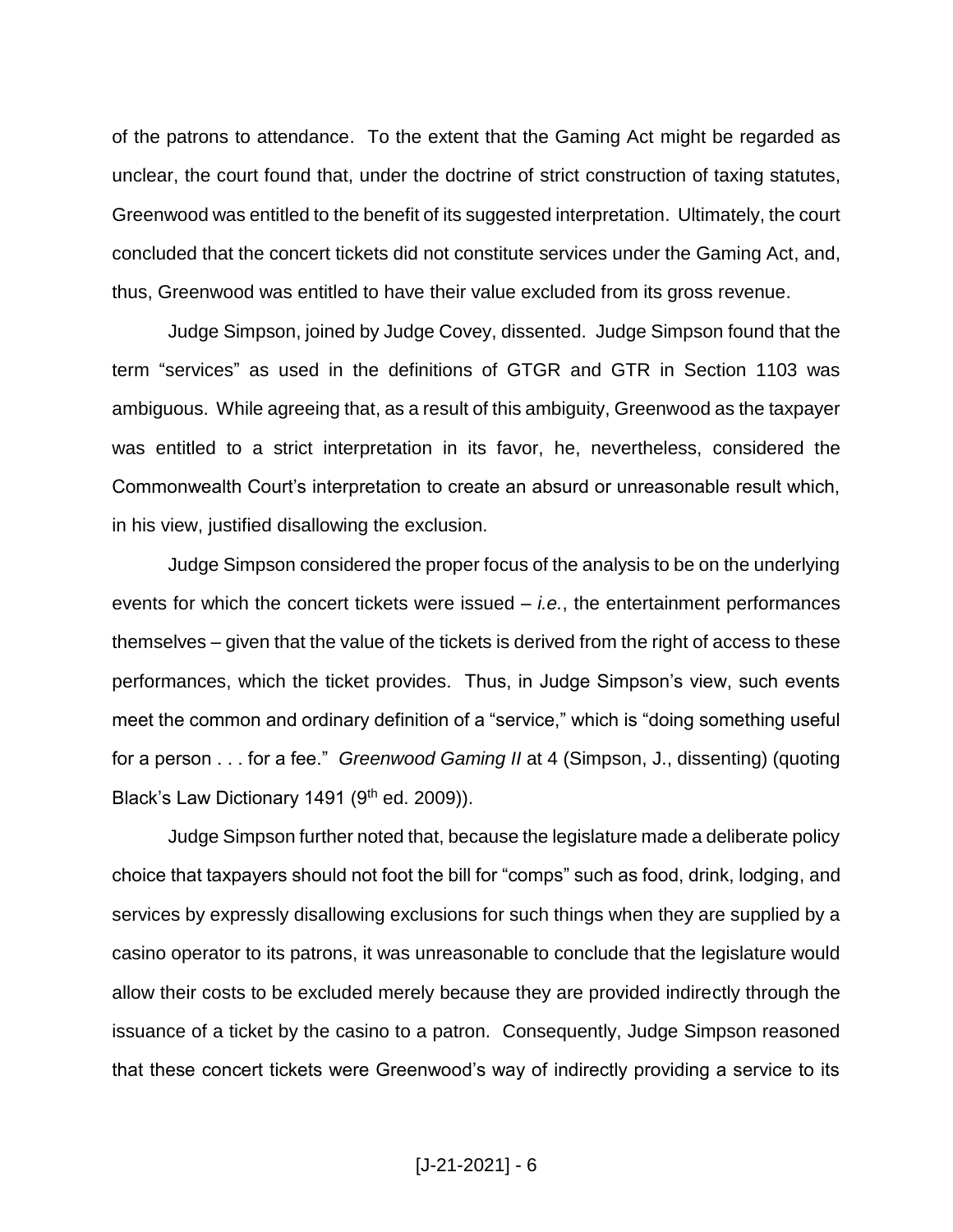patrons, and, hence, were not excludable from its aggregate gross revenue under Section 1103.

The Commonwealth appealed the Commonwealth Court's order to our Court.

### **II. Arguments**

The Commonwealth first argues that the lower court erred in determining that the term "services" is ambiguous, and then relying on the presumption of strict construction to interpret that term. In its view, the term is unambiguous, and, thus, must be construed in accordance with its plain and ordinary meaning, as can be ascertained by dictionary definitions of that term. The Commonwealth notes that dictionaries have defined "services" as "useful labor that does not produce a tangible commodity," and "an *intangible* commodity in the form of human effort, such as labor, skill or advice." Commonwealth Brief at 19 (quoting, respectively, Merriam-Webster Online Dictionary, [https://www.merriam-webster.com,](https://www.merriam-webster.com/) and Black's Law Dictionary (11<sup>th</sup> ed. 2019) (emphasis original)). The Commonwealth maintains that the tickets themselves are not tangible personal property, as the value of the printed instrument itself is slight, nor are they intangible personal property with inherent value like a stock certificate or copyright; rather, their value, as Judge Simpson's dissent recognized, was in what they represent — the right to view a skilled performance, which is what the Commonwealth characterizes as an "intangible service." *Id.* at 20. The Commonwealth highlights that this is the manner in which such tickets are treated for computation of Pennsylvania's sales and use tax, as they are not included in the list of items of tangible personal property enumerated in that act which are subject to imposition of sales tax. *Id.* (citing 72 P.S. §§ 7201(m), 7202).

The Commonwealth concedes that there is no direct Pennsylvania authority resolving the question of whether a concert ticket is the conveyance of an intangible service, but notes that the highest state courts of Wisconsin, Minnesota, and Missouri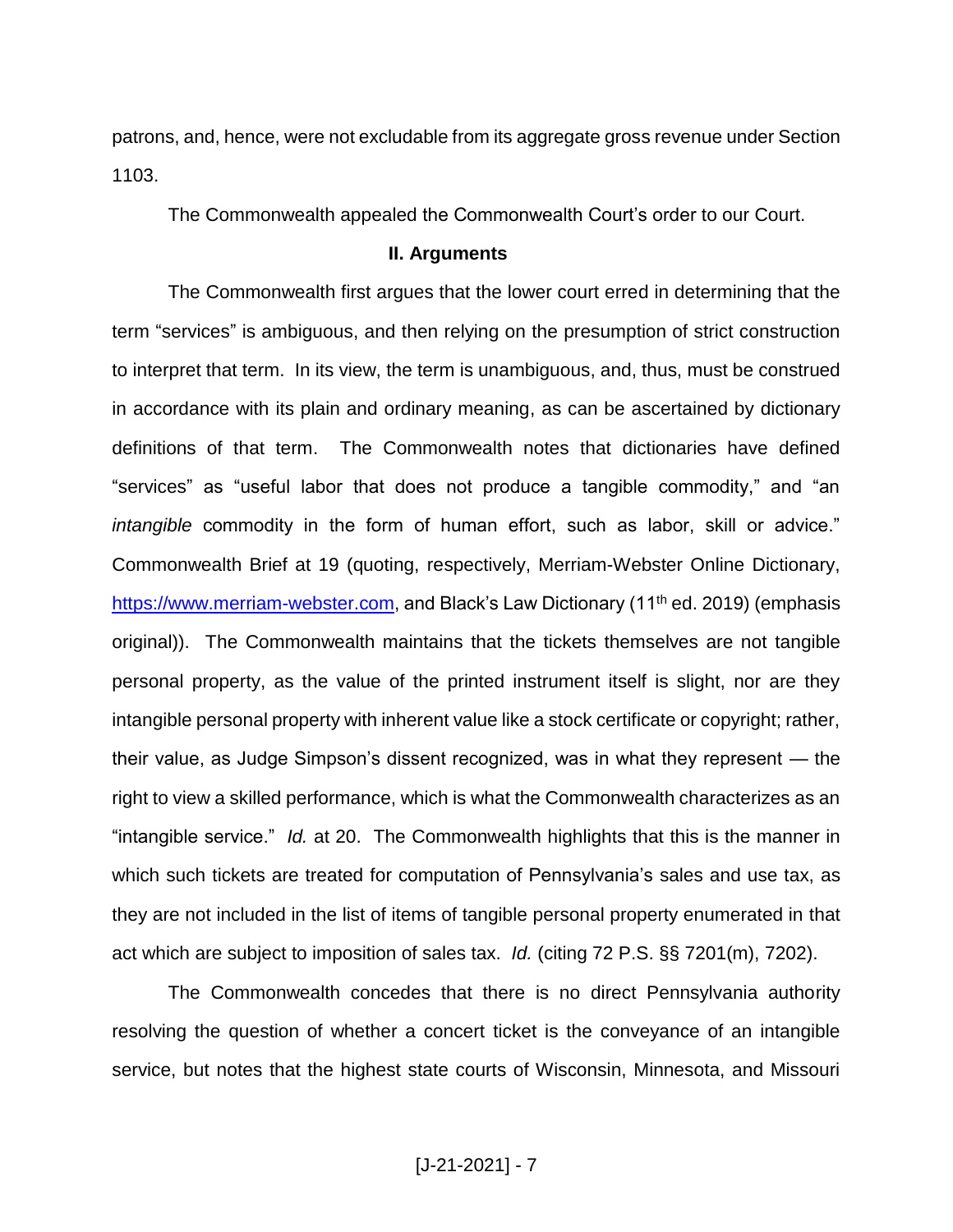have classified tickets to baseball games and amusement parks in this manner for purposes of the imposition of their states' sales taxes. Commonwealth Brief at 21-23 (citing *Wisconsin Department of Revenue v. Milwaukee Brewers*, 331 N.W.2d 383 (Wis. 1983) (use tax was chargeable on the purchase price of baseball tickets because those tickets represented the sale of a taxable service, as they conferred the right on their holder to attend the game); *Minnesota Twins v. Commissioner of Revenue*, 587 N.W.2d 287 (Minn. 1998) (same), and *Six Flags Theme Parks v. Director of Revenue*, 102 S.W.3d 526 (Mo. 2003) (sales tax properly charged on tickets sold to out of state customers for admission to amusement parks, given that the service being sold was that of amusement, and the ticket represented permission for the holder to enter the park and receive the service)). The Commonwealth highlights that other federal and state courts have taken this same view regarding the transfer of tickets as representing the transfer of a service, rather than a commodity subject to antitrust laws, as well as in determining that jurisdiction over a ticket seller of shore excursions was lacking because the tickets sold were for provision of a service and did not convey personal property as required for jurisdiction to attach.

The Commonwealth contends that construing the giving of concert tickets as being equivalent to providing services for purposes of Section 1103 is consistent with the principles of these cases, as the "actual cost" which Greenwood is seeking to deduct under Section 1103 is not the cost of printing the physical tickets, but the true value of what they represent — the performance of an entertainment service — which is reflected by the high price of the tickets. Commonwealth Brief at 26.

The Commonwealth notes that such an interpretation would be consistent with the "essence of the transaction" or "true object" tests, which have been previously applied by the Commonwealth Court for purposes of determining whether our Commonwealth's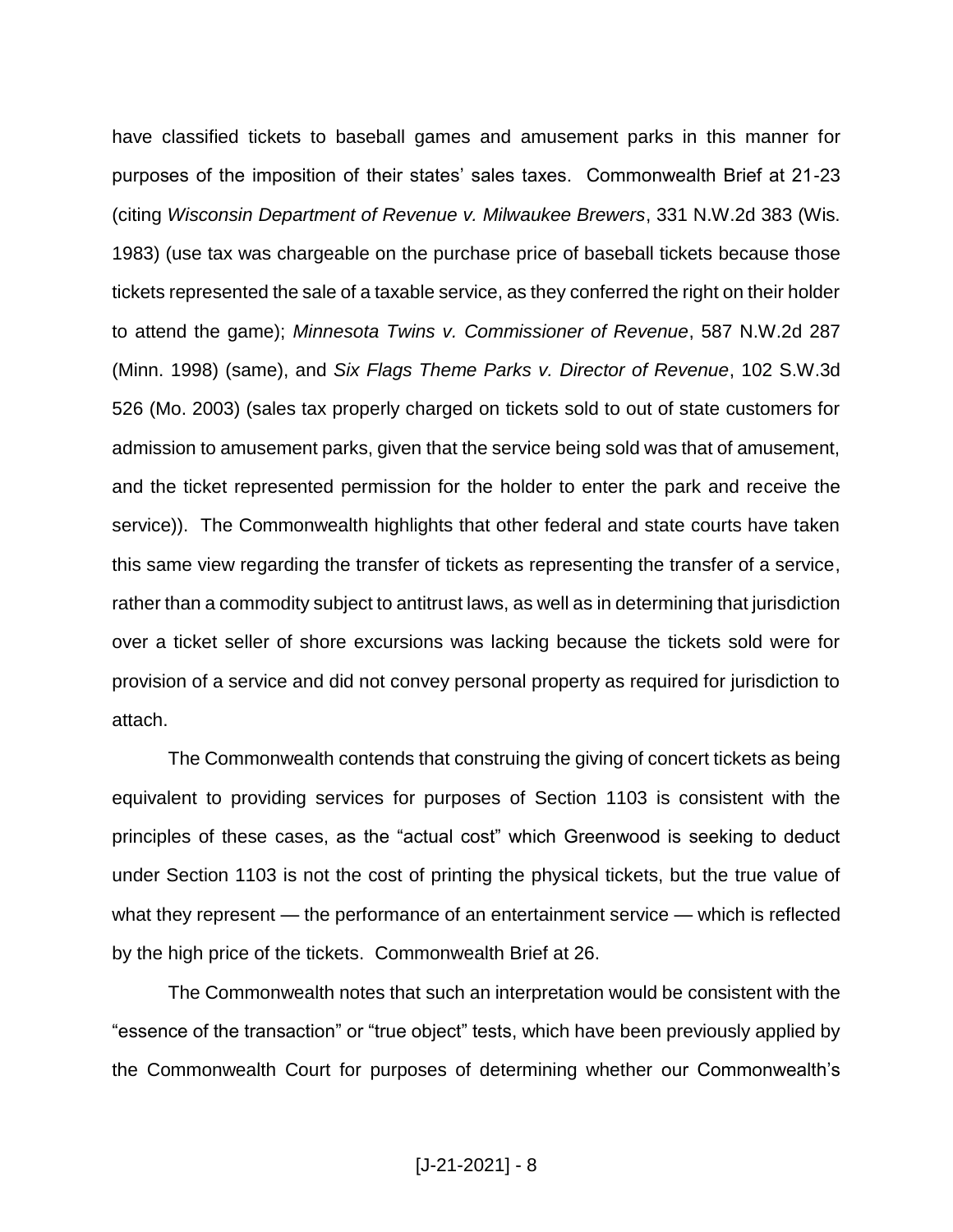sales and use tax should be imposed on the conveyance of a particular item. *Id.* at 27 (citing *Graham Packaging Co. v. Commonwealth*, 882 A.2d 1076, 1086 (Pa. Cmwlth. 2005) (applying the essence of the transaction test to hold that commercially sold prepackaged standardized computer software was subject to the imposition of sales tax)). The Commonwealth proffers that, if the same approach is taken here, *i.e*., examining the "substance" or "true object" of the ticket giveaways, then it yields the conclusion that the primary purpose of the giveaways "was not the tickets themselves, but the right to view a pop concert or show." *Id.* at 28.

The Commonwealth additionally asserts that the court below improperly relied on the *dissent* in *Yocca*, a case neither party in this matter had cited, given that it involved a claim under the UTPCPL and not under a taxing statute. The Commonwealth deems *Yocca* to be, in any event, inapposite, inasmuch as the *Yocca* court found that seat licenses were not the equivalent of tickets.

The Commonwealth further maintains that the construction afforded to the term "services" by the Commonwealth Court majority yields unreasonable and absurd results, as it would permit casinos to exclude from revenue the value of items that they may not deduct directly, like food or lodging, merely by, instead, furnishing their patrons a ticket to obtain the same things. The Commonwealth contends that, under this rationale, casinos would be able to indirectly offer, tax-free, a multiplicity of other services to their patrons who play table games and slot machines, like oil changes or plumbing services, simply by issuing them a ticket. Such practical results, in the Commonwealth's view, weigh heavily against the lower court's construction.

The Commonwealth next argues that, even if the term "services" can be regarded as ambiguous, the lower court erred in its analysis by relying solely on the presumption that a taxing statute such as Section 1103 must be strictly construed. The Commonwealth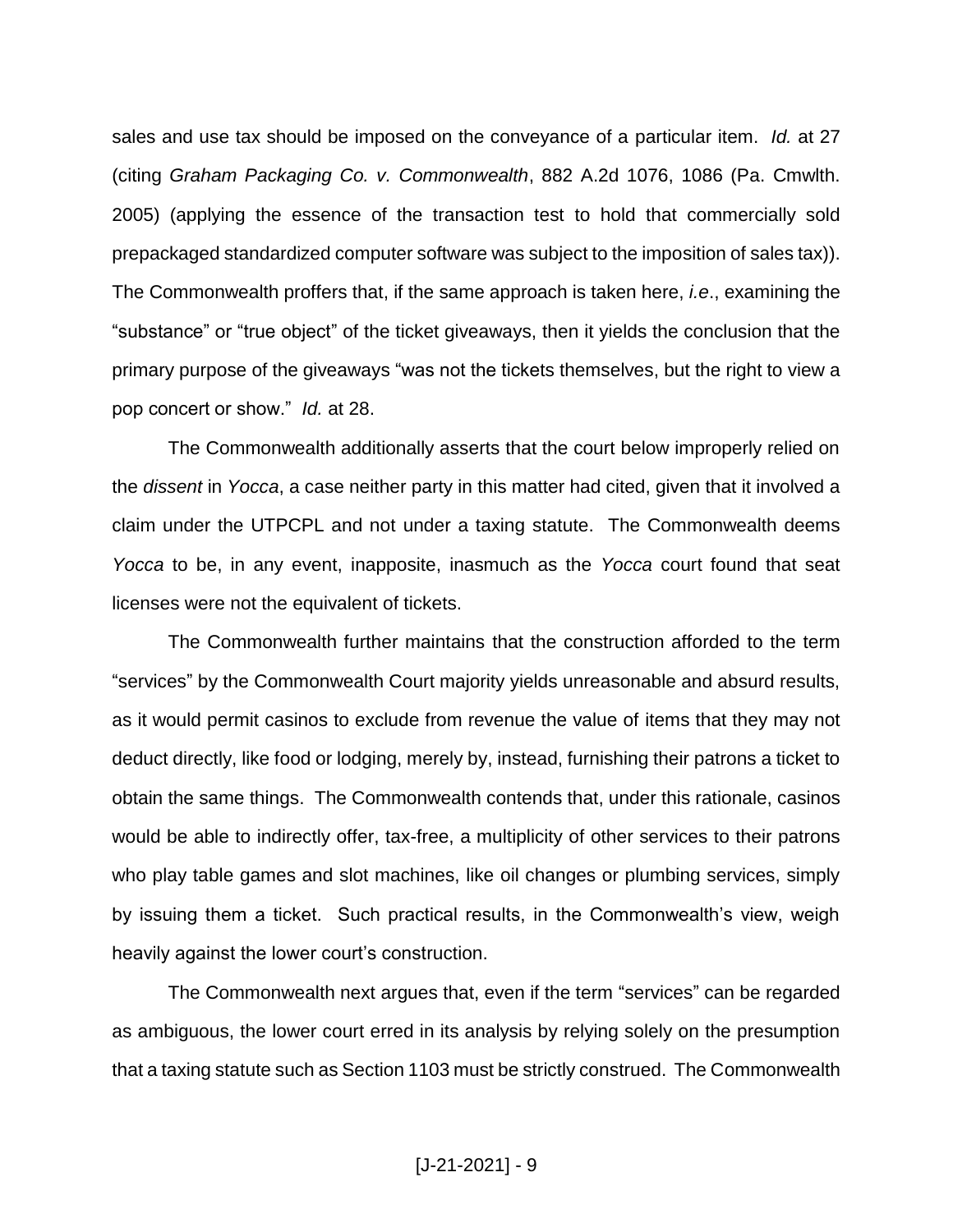notes that this presumption is a rule of last resort which controls only where application of the principles of statutory construction enumerated in the Statutory Construction Act, *see* 1 Pa.C.S. § 1921(c), yield no definitive conclusion. In this regard, the Commonwealth argues that this term can be properly interpreted by utilizing two principles of statutory construction: the avoidance of an unreasonable and absurd result, and the deference to which an administrative agency interpreting and enforcing its own statutes is entitled. In that latter regard, the Commonwealth notes that the Department of Revenue, the agency tasked with interpreting and enforcing Section 1103 of the Gaming Act, issued an interpretative bulletin in 2015 which states that "promotional giveaways involving services such as venue services and event tickets" are "not deductible." Commonwealth Brief at 34 (quoting Department of Revenue Gaming Tax Bulletin 2015-01). The Commonwealth proffers that, because this interpretation of the statute by the Department of Revenue was reasonable and not "clearly erroneous," it is entitled to deference. *Id.*

In response, Greenwood characterizes the concert tickets as a form of personal property. It argues that Section 1103 specifically allows personal property to be excluded from the calculation of gross revenue, and enumerates only five classes of things which may not be excluded as personal property: travel expenses, food, refreshments, lodging, and services. Greenwood reasons that, because event tickets or entertainment expenses could have been, but are not, listed, we should, in accordance with the maxim *expressio unius est exclusio alterius –* the express inclusion of certain things implies the exclusion of other things – deem them purposely omitted from the list of prohibited exclusions; and, accordingly, we should find concert tickets are excludable personal property. Greenwood Brief at 17.

Greenwood further asserts that the Commonwealth had not previously taken the position that these tickets constitute services, noting that the Commonwealth stated in its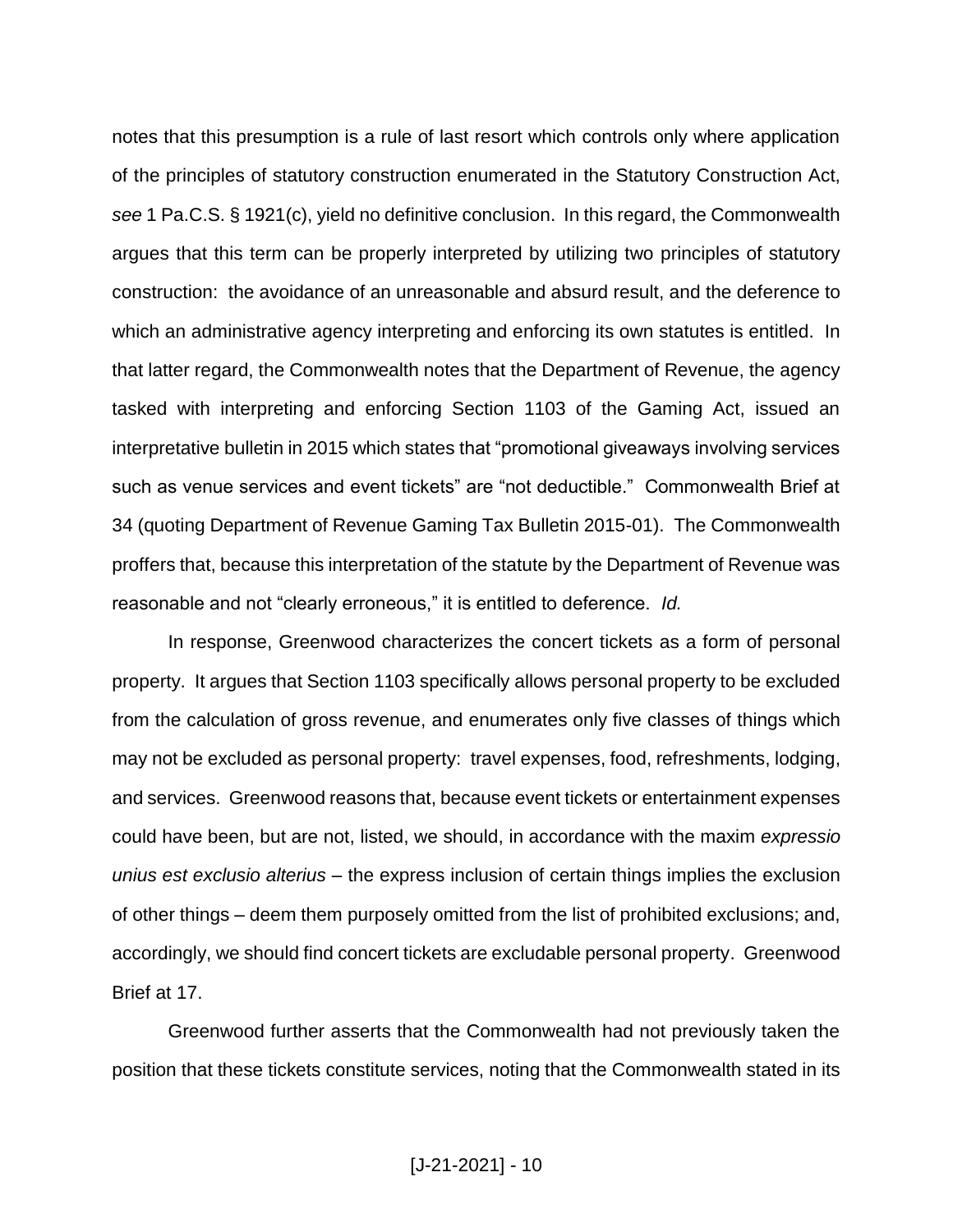brief to the Commonwealth Court in this matter that event tickets were "clearly and unambiguously personal property." *Id.* at 19 (quoting Commonwealth Brief in *Greenwood Gaming II*, at 18 (R.R. at 463)). Moreover, Greenwood asserts that, after our decision in *Greenwood Gaming I* – which involved the question of whether its casino was entitled to a tax credit under Section 1103 for its distribution of, *inter alia*, concert tickets to patrons who played slot machines<sup>3</sup> – the case was remanded to the Commonwealth Court to calculate the credit which it was due. Greenwood points out that the Commonwealth did not argue therein that the tickets were services, and, in fact, upon remand, settled the case by providing tax relief for those tickets. Greenwood contends that the Commonwealth's current argument is, therefore, a reversal of its prior position that tickets are a form of personal property.<sup>4</sup>

In any event, Greenwood maintains that the terms "services" and "personal property" as they are used in the Gaming Act must be construed in accordance with their common and approved usage. Greenwood asserts that the dictionary definition of the term personal property includes tangible movable things which are not real property or intangible property rights, whereas a service is "the act of doing something useful for a person or company for a fee." Id. at 22-23 (quoting Black's Law Dictionary (7<sup>th</sup> ed. 1999). Greenwood avers that, under these definitions, the concert tickets cannot be classified as a service, as they were tangible items which their owners could hold or sell to others at their discretion. Moreover, according to Greenwood, the tickets themselves were physical

<sup>3</sup> As we discuss below, *Greenwood Gaming I* addressed whether the language in Section 1103 that personal property distributed "as a result of playing a slot machine," 4 Pa.C.S. § 1103, required the patron to actually play and win a jackpot.

<sup>&</sup>lt;sup>4</sup> The Commonwealth asserts in its reply brief that it has not been inconsistent, given that, in *Greenwood Gaming I*, it was arguing that, while the tickets themselves might constitute personal property, the right they are conveying is the right to attend a show which constitutes a service — the same argument that it is presently making in the instant matter. Commonwealth Reply Brief at 9.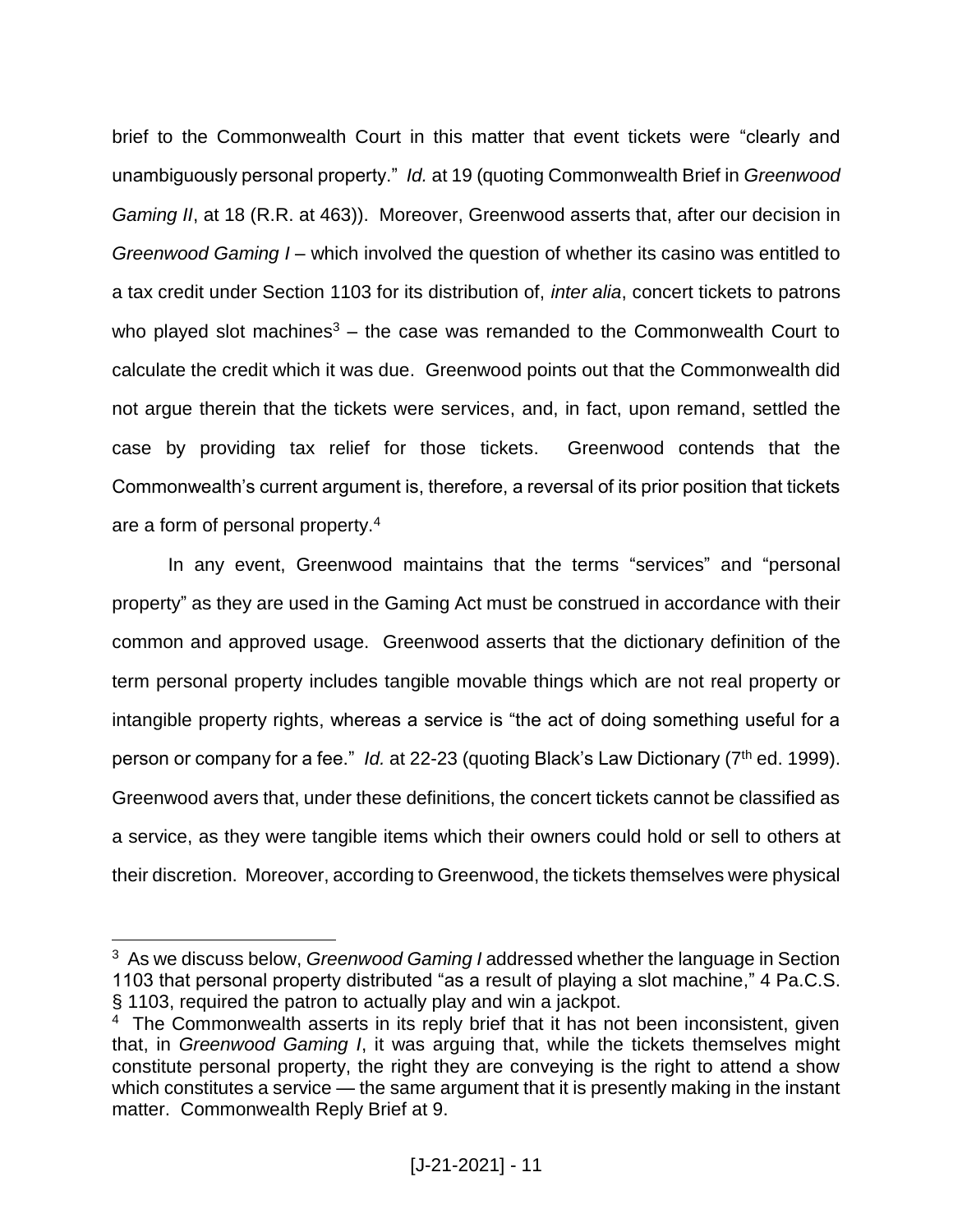objects with real value, as reflected in the cost Greenwood paid to third parties to acquire them, as well as the fact that holders of the tickets often retain them after the performance as a keepsake, or trade and sell them.

Greenwood further highlights that the Superior Court has endorsed its view that tickets are a form of personal property in *Klingner v. Pocono Raceway*, 433 A.2d 1357, 1361 (Pa. Super. 1981) (holding that bank which lent money to a racetrack had a valid security interest under the Uniform Commercial Code in the proceeds from the sale of admission tickets to the track because the "tickets and the rights they evidence . . . are subject to ownership, identifiable, and readily transferable from person to person"). Greenwood contends that the tickets can be classified as personal property under this definition as well, inasmuch as the tickets convey an intangible property right to the holder — the right to go to the performance.

Greenwood asserts that we should not utilize the essence of the transaction or true object tests, as the Gaming Act does not authorize such an approach. Instead, as Section 1103 excludes "personal property distributed to a player," 4 Pa.C.S. § 1103, from a casino's GTGR and GTR, Greenwood contends it is the nature of the items which were distributed that must be examined. Here, Greenwood stresses that what was actually distributed to its gaming patrons were the tickets themselves, which are personal property. Further, Greenwood highlights that the true object test has been exclusively applied by the Commonwealth Court to transactions involving sales and use tax, and then only where there is ambiguity concerning whether a particular transaction is subject to such tax. Additionally, Greenwood observes that our Court has never adopted the true object or the essence of the transaction tests in the context of interpreting our sales and use tax statute. Greenwood Brief at 29-30 (citing *Downs Racing v. Commonwealth*, 196 A.3d 603 (Pa. 2018) (declining to adopt the true object test to ascertain whether royalty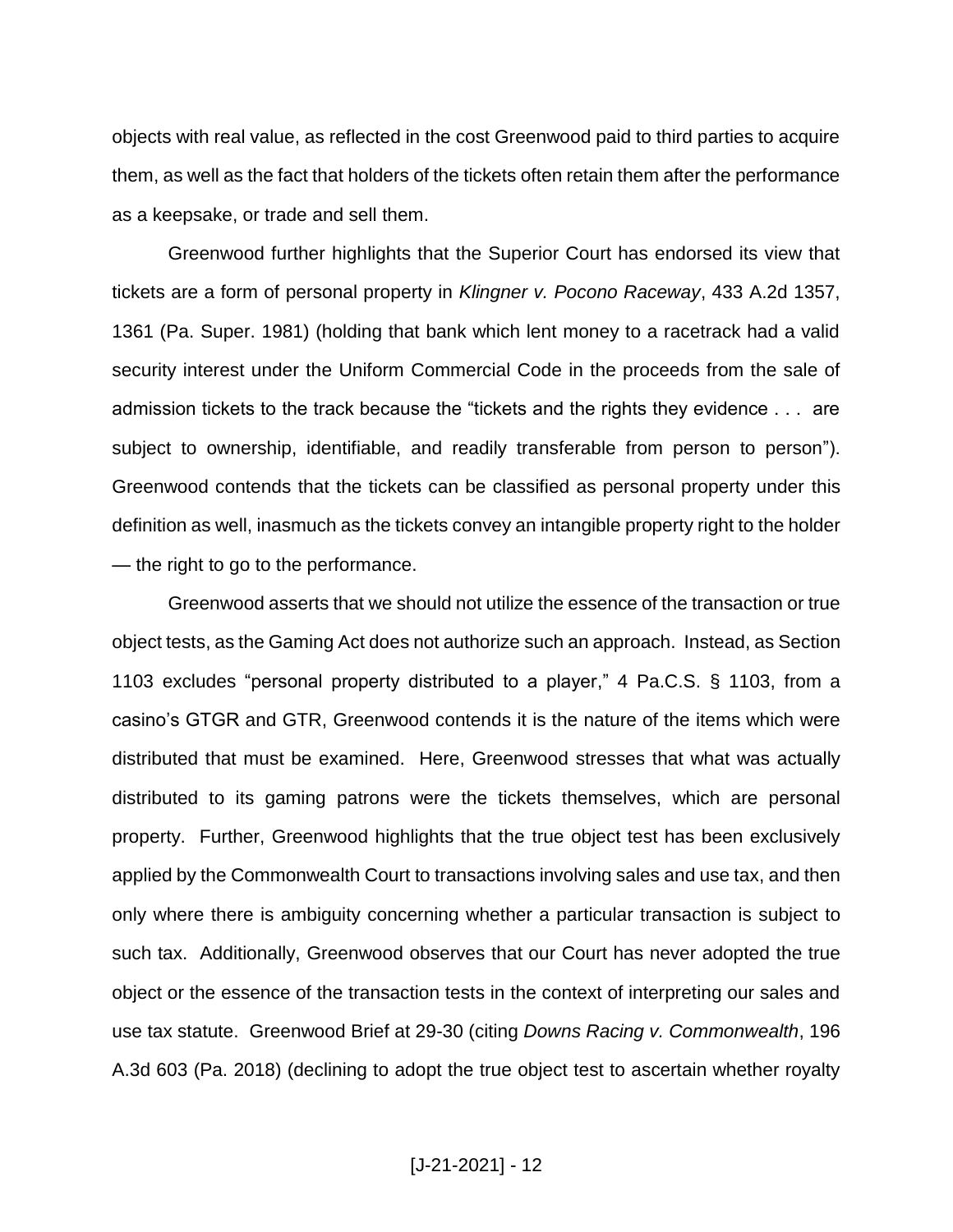payments associated with video poker games are intellectual property exempt from sales taxes); *Dechert LLP v. Commonwealth*, 998 A.2d 575 (Pa. 2010) (refusing to adopt the essence of the transaction test to determine if prepackaged software sold to consumers is subject to sales and use tax)).

In the event we deem the term "services" to be ambiguous, Greenwood contends that the Commonwealth Court properly followed our directive in *Greenwood Gaming I* to strictly construe this term in its favor as the taxpayer. It dismisses the Commonwealth's claims of absurd results arising from Greenwood's interpretation – that it would sanction excluding such things as oil changes simply by tying them to a ticket – as transparent hypothetical schemes to avoid paying the tax, which are of a wholly different character from the commonplace practice of providing tangible personal property in the form of concert tickets.

With regard to the Department of Revenue's interpretation of Section 1103 as set forth in its Department of Revenue Gaming Tax Bulletin 2015-01, Greenwood avers that we should accord it no deference, as it was developed in response to *Greenwood Gaming I,* and, ultimately, in its view, is clearly erroneous because it is inconsistent with the statutory language.

#### **III. Analysis**

The question of whether concert tickets are excludable from gross revenues under Section 1103 is one of statutory interpretation, and, as such, presents a pure question of law over which our standard of review is *de novo*, and our scope of review is plenary. *Dechert LLP*, 998 A.2d at 579. As our Court has oft stated, our paramount goal in interpreting a statute is to "ascertain and effectuate the intention of the General Assembly." *Mission Funding Alpha v. Commonwealth*, 173 A.3d 748, 763 (Pa. 2017); *see* 1 Pa.C.S. § 1921(a). As a general matter, legislative intent may best be discerned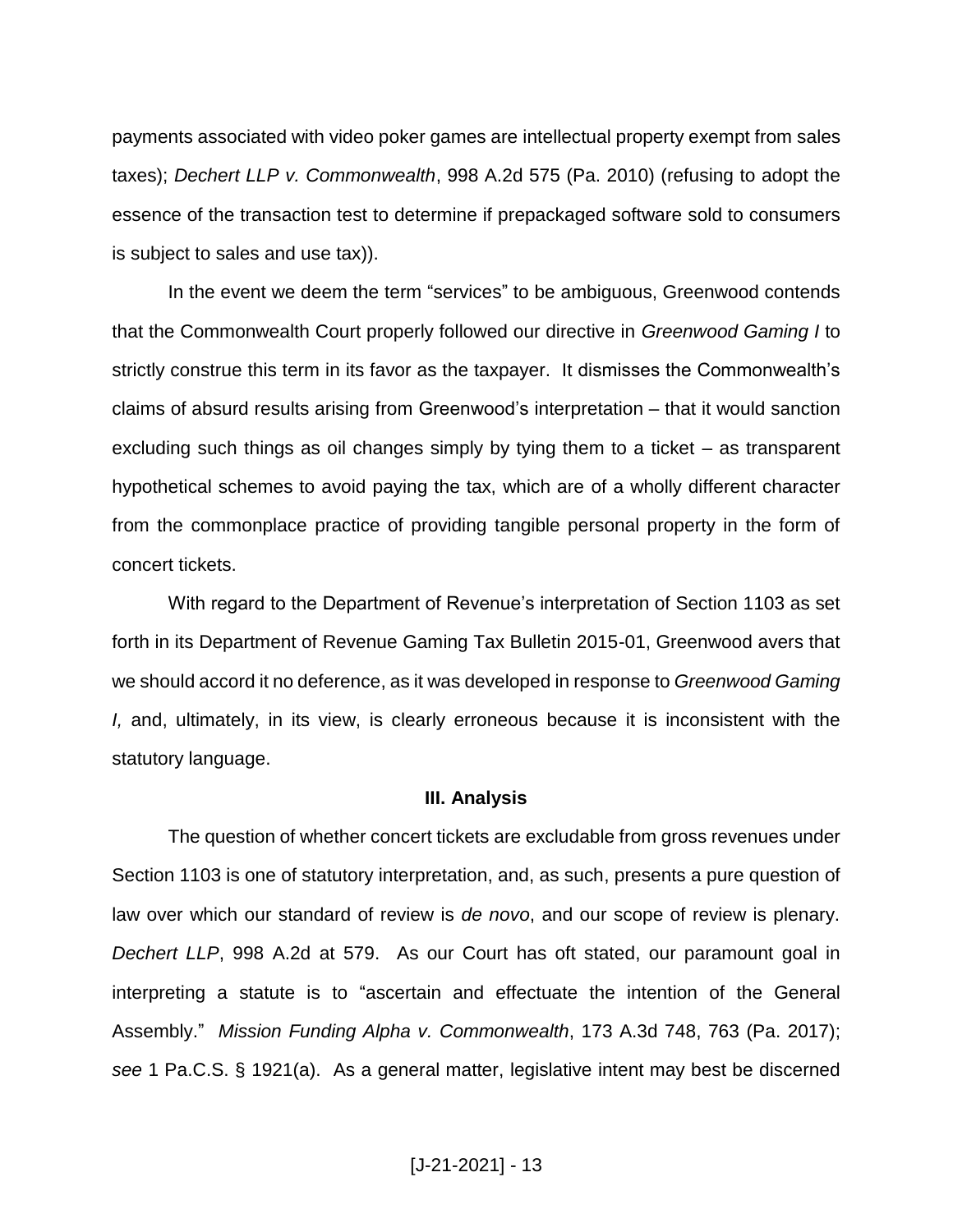from the plain language of a statute. *Northeast Pennsylvania Imaging Center v. Commonwealth*, 35 A.3d 752, 758 (Pa. 2011). In accordance with this principle, the "[w]ords of a statute are to be construed according to their common and approved usage." *Sivick v. State Ethics Commission*, 238 A.3d 1250, 1259 (Pa. 2020).

We interpreted the statutory language defining GTR, albeit a different aspect of it, in *Greenwood Gaming I*. Therein, we addressed whether awards of cash or personal property "as a result of playing a slot machine" may be deducted only when a patron wins a slot machine jackpot, or more generally because of the act of playing slot machines, win or lose. *Greenwood Gaming I*, 90 A.3d at 711. In doing so, we viewed the phrase "as a result of playing a slot machine" to be ambiguous and turned to principles of statutory construction to interpret it. *Id.* at 714. We ultimately determined that the definition of GTR in Section 1103 set forth exclusions from taxation, and thus ruled that it "must be interpreted strictly in the favor of . . . the taxpayer." *Id*. In strictly construing GTR, we concluded that a casino could deduct from its gross revenue the value of promotional awards generally related to slot machine play, and that the casino was not required to tie the amounts "to the play of a specific slot machine at a specific time." *Id.*

With these principles in mind, we must interpret the relevant language in the definitions of GTR and GTGR. Notably, the definition of GTGR, added by the General Assembly in 2010, is substantially the same as that contained in the definition of GTR.<sup>5</sup> 4 Pa.C.S. § 1103. Because both definitions identically exclude personal property distributed to a player of a table game or a slot machine from a casino's gross revenue, and as both definitions clearly specify that services are not to be excluded as personal

<sup>&</sup>lt;sup>5</sup> The only, inconsequential, difference is that subsection (iii) of the definition of GTGR excludes "the actual cost paid by the certificate holder" for personal property it distributes to a player. 4 Pa.C.S. § 1103.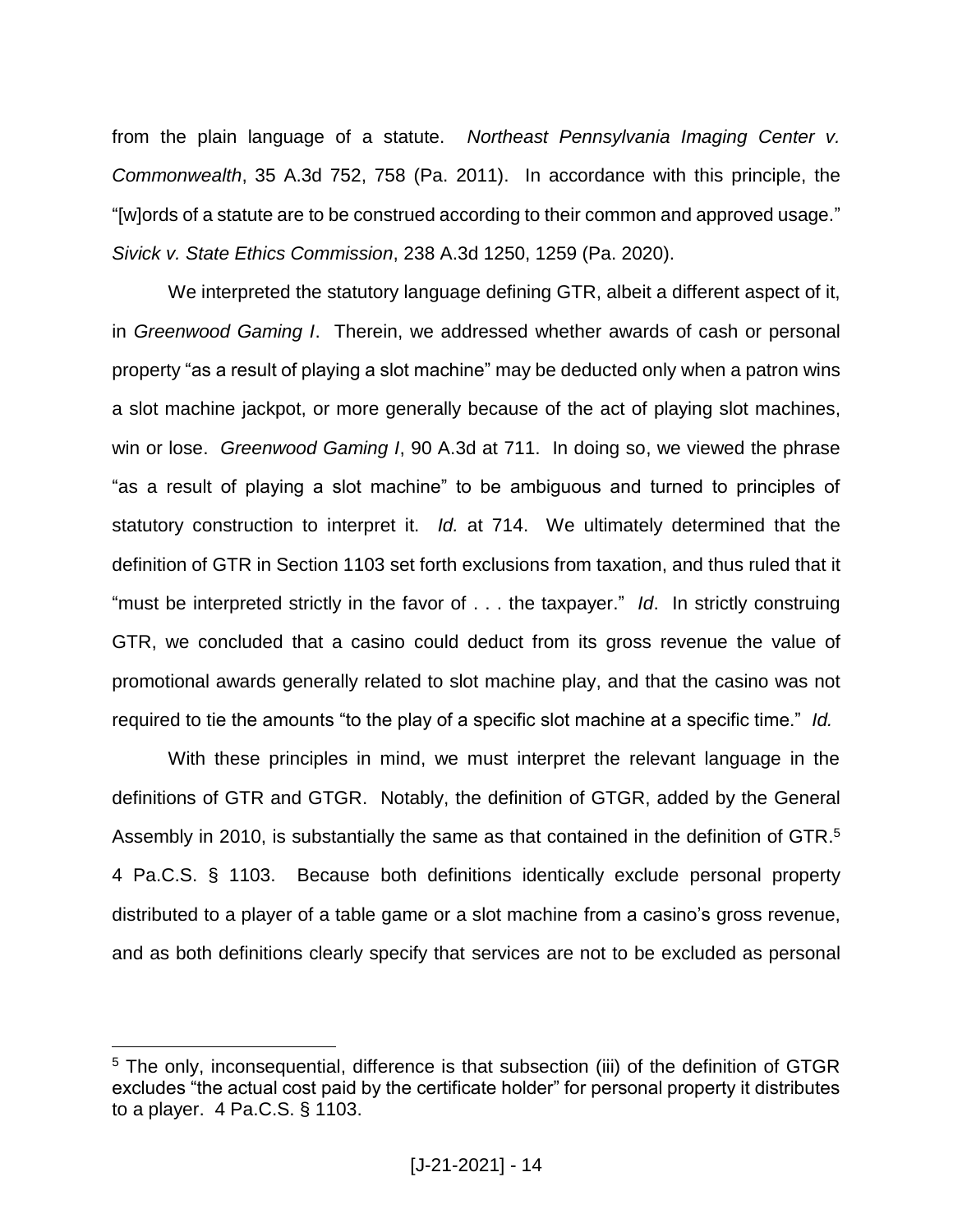property, our interpretation of the terms personal property and services – which are not otherwise defined – is applicable to both statutory provisions.

As Justice Felix Frankfurter cogently observed, "legislation when not expressed in technical terms is addressed to the common run of men and is therefore to be understood according to the sense of the thing, as the ordinary man has a right to rely on ordinary words addressed to him." *Addison v. Holly Hill Fruit Produce*, 322 U.S. 607, 618 (1944). Here, the terms personal property and services are not technical terms which have acquired a peculiar meaning within the context of the Gaming Act, and, thus, we ascertain their meaning in accordance with their common and approved usage. *Sivick*, 238 A.3d at 1259. As our Court has explained, in determining such usage, it is proper to consult dictionaries. *Bruno v. Erie Insurance Co*., 106 A.3d 48, 75 (Pa. 2014).

"Personal property" is principally defined as "an estate or property consisting of movable articles both corporeal, as furniture or jewelry, or incorporeal, as stocks or bonds (distinguished from real property)." *Webster's Unabridged Dictionary* 1446 (2nd ed. 1997); see also The New Oxford American Dictionary 1276 (1<sup>st</sup> ed. 2001) (defining "personal property" as "all of someone's property except land and those interests in land that pass to their heirs"); *Black's Law Dictionary* 1254 (8<sup>th</sup> ed. 2004) (defining "personal property" as "[a]ny movable or intangible thing that is subject to ownership and not classified as real property"). "Services" is defined chiefly as "the performance of any duties or work for another," *Webster's*, *supra*, at 1750, or "the action of helping or doing work for someone." *The New Oxford American Dictionary*, *supra*, at 1558). *See also Black's Law Dictionary, supra,* at 4267 (defining "service" as "[t]he act of doing something useful for a person or company for a fee.").

We conclude that the concert tickets at issue here fit comfortably within the definition of personal property, but not within the definition of services. Specifically, the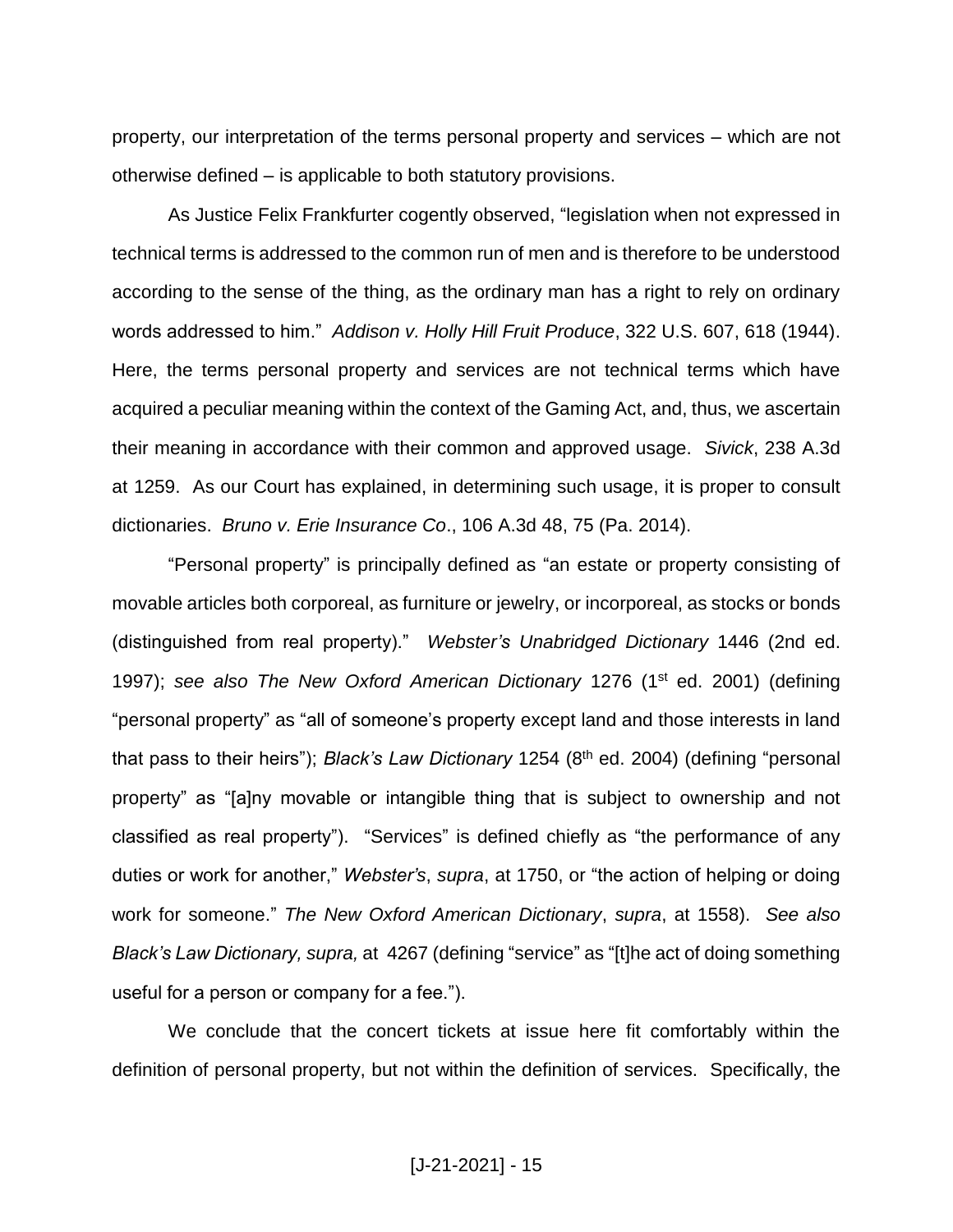tickets are unquestionably property of a corporeal or tangible character which is not real estate. The physical tickets themselves can be moved freely or transferred by their owner to another and have an inherent value, as evidenced by the fact they are often resold by the holder of the ticket for an amount well in excess of their printed price.<sup>6</sup> Moreover, even after a concert performance has transpired, the physical tickets to the event often retain substantial value as memorabilia which can command significant sums of money by their owners when sold to collectors.<sup>7</sup> Thus, we have little difficulty concluding that concert tickets qualify as personal property as that term appears in the definitions of GTR and GTGR.

By contrast, the tickets as physical instrumentalities do not, in and of themselves, constitute services, as they do not perform any duties or work for their holder. Moreover, while the tickets confer an intangible right on their holder — the right to see a concert performance by an entertainment performer — we likewise conclude they do not qualify as "services" as that term is used in the definitions of GTR and GTGR. "Services," as that term is commonly understood consistent with the above recited definitions, connotes an interactive relationship – often a personal one – between the service provider and the recipient, where the provider directly performs work or a useful act for the individual which he or she would otherwise have to do themselves, such as when a laundry service washes an individual's clothes, a landscaper performs yardwork for a homeowner, or a car wash cleans an individual's car. Additionally, such work or useful acts are accomplished at the direction and control of the individual on whose behalf they are done.

 $6$  StubHub, https://www.stubhub.com/sell/, and Ticketmaster, https://www.ticketexchangebyticketmaster.com/, are examples of the many bustling online marketplaces where ticket owners can sell their concert tickets.

<sup>7</sup> *See, e.g*., https://www.collectorsweekly.com/paper/ticket-stubs (noting that expired concert tickets have a following among collectors and providing prices for which such tickets are currently being sold).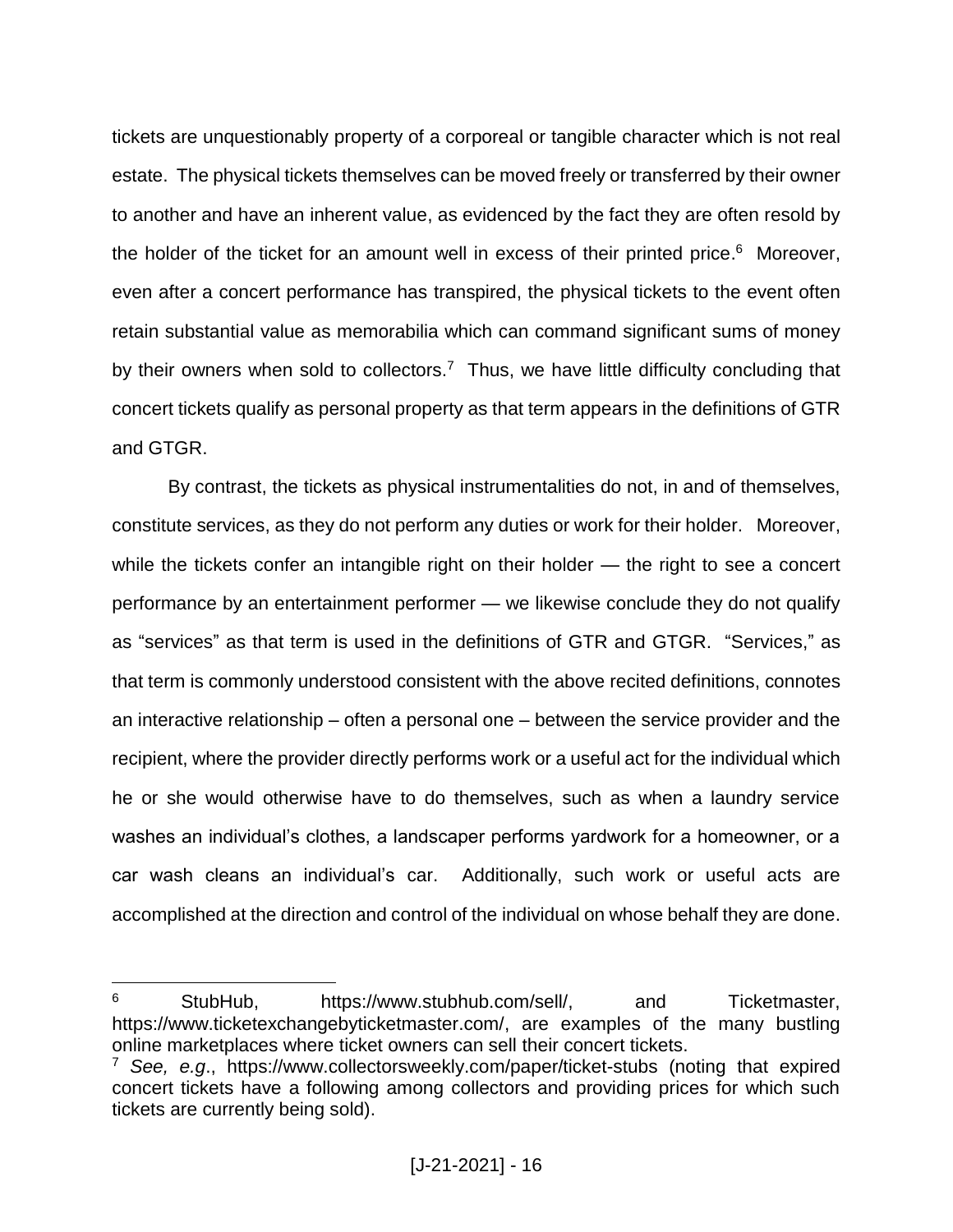A concert performance, however, lacks that singular attribute, inasmuch as the featured entertainer engages in an act of unique artistic expression, and, thus, the entertainer does not work for the ticket holder personally, or perform a helpful act for that individual by doing something for the person that he or she would otherwise have to do on their own. Further, as the concert performance itself is the entertainer's own chosen act of artistic self-expression, it is not directed or controlled by the attendee by virtue of his or her status as a ticket holder. The ticket confers on the holder merely the right of admittance to view the artistic performance, and nothing more. As such, a casino patron who uses such a ticket does not receive a personal service when he or she attends such a performance.

While we concede that, in the very broadest sense of the word, entertainment could be viewed as a type of service; our interpretation of services as being those of a personal nature to the casino patron is most consistent with the fundamental characteristics of the other items enumerated in the "comp" exclusions of GTGR and GTR — food, drink, transportation, and lodging. These are all things which a casino patron personally uses and would normally procure on his own, at his own expense. However, the General Assembly has made a policy judgment that whenever a casino provides such things for the patron's personal use, and assumes the cost of such things for the patron as an inducement to wagering at its facilities, it cannot exclude the value of such things from its taxable revenues. It is thus logical to view the prohibition on casinos excluding from their revenues the value of services they provide in the same light – namely, that the service exclusion applies whenever the casino provides personal services to a patron which the casino pays for.<sup>8</sup>

<sup>&</sup>lt;sup>8</sup> It is for this reason that we must also reject the Commonwealth's contention that treating these concert tickets as personal property would allow a casino to provide other things such as food, drink, transportation, and lodging simply by furnishing its patrons with a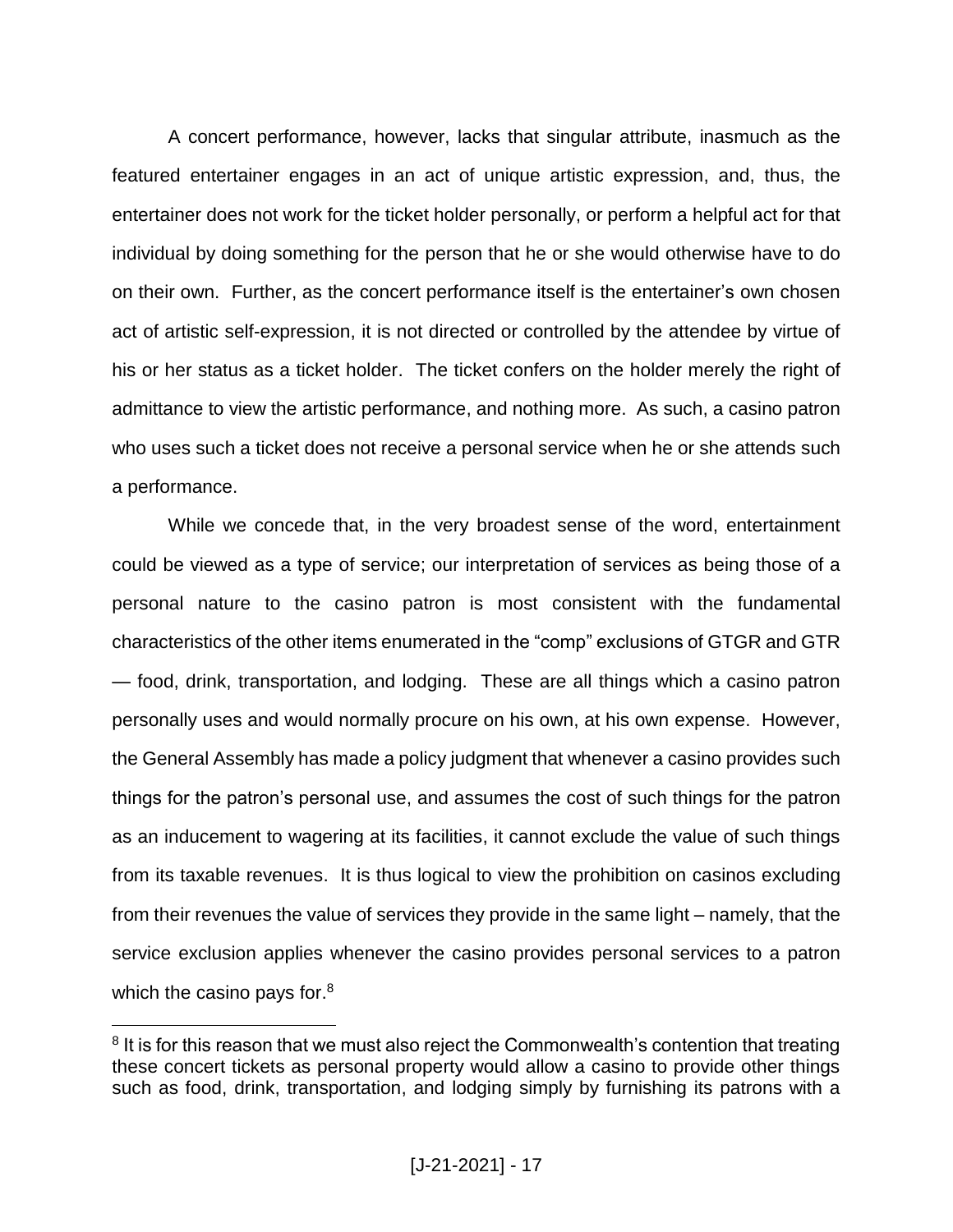Finally, this interpretation is, as related above, the interpretation advanced by Greenwood in its argument to our Court. Our Court has already determined in *Greenwood Gaming I* that the definition of GTR is to be strictly construed in the casino's favor as the taxpayer. Consequently, this principle of strict construction also leads us to read the "comp" exclusion in GTR, and the identical language contained in GTGR, in a manner which favors Greenwood.

The Commonwealth would have us look past these attributes, however, in favor of a more expansive view of the concert tickets by examining their "true purpose" or "true object," which it claims is the provision of entertainment services by Greenwood to its patrons. We decline to do so. The true object or the essence of the transaction tests which the Commonwealth suggests we should apply are not cited in the Gaming Code as a means by which to assess how casinos' revenues are to be taxed. By contrast, the legislature has expressly specified that this type of test *must* be employed in the calculation of a general use tax. *See* 72 P.S. § 7201(o)(5) ("Where tangible personal property or services are utilized for purposes constituting a 'use,' as herein defined, and for purposes excluded from the definition of 'use,' it shall be presumed that such property or services are utilized for purposes constituting a 'sale at retail' and subject to tax unless the user thereof proves to the department that the *predominant purposes* for which such property or services are utilized do not constitute a 'sale at retail'." (emphasis added)). We will not utilize such an approach in interpreting Section 1103 where the legislature has not directed us to do so. *See Downs Racing, L.P.*, 196 A.3d at 609 (holding that

ticket to receive them, or to vicariously provide a personal service to its patrons through a third party, as it would if it gave those patrons tickets for an oil change for their car, or a dinner at a restaurant, and then take an otherwise prohibited exclusion for the value of those things. Our decision does not in any way countenance such practices. Indeed, Greenwood itself tacitly acknowledges that such evasive maneuvers are not permissible under the Gaming Code, as it notably did not seek a refund for the portion of the concert ticket costs in the instant matter attributable to the provision of food.